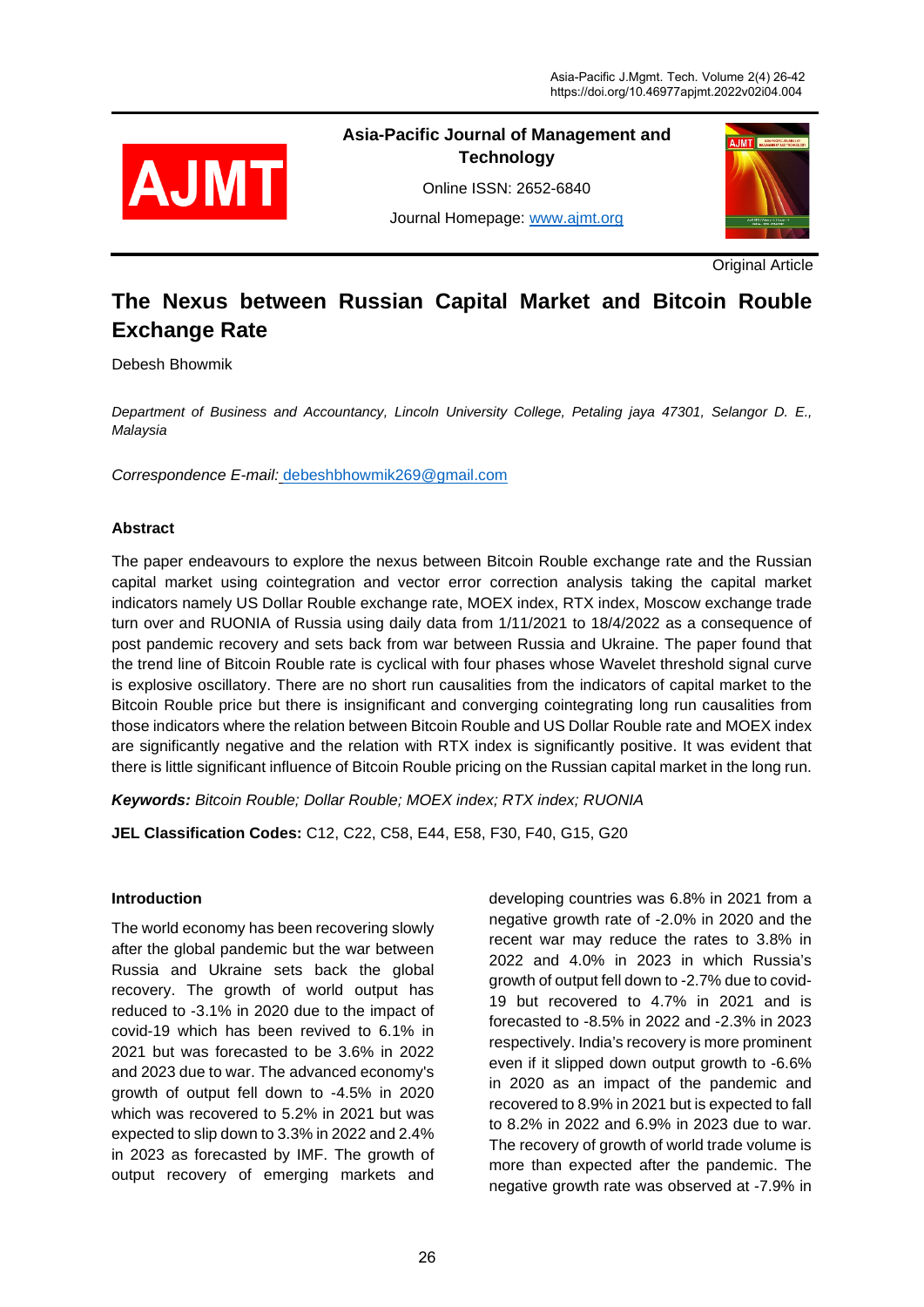2020 which was recovered to 10.1% in 2021 but forecasted to 5.0% in 2022 and 4.4% in 2023 for the war between Russia and Ukraine. The export growth rate of advanced countries in covid-19 period in 2020 was -9.1% which was hiked to 8.6% in 2021 but forecasted to 5.0% and 4.7% in 2022 and 2023 respectively. In the case of emerging and developing countries, the export growth rate dipped down to -4.8% in 2020 and recovered to 12.3% in 2021 and is expected to fall 4.1% in 2022 and 3.6% in 2023. The import growth rate of advanced countries fell to -8.7% due to the pandemic and rose to 9.5% in 2021 and is forecasted to dwindle to 6.1% in 2022 and 4.5% in 2023. The growth rate of imports of emerging and developing countries was -7.9% in 2020 which was recovered to 12.3% in 2021 and is expected to fall down to 4.1% in 2022 and 3.6% in 2023 due to war. Global current account balance (sum of country surpluses and absolute levels of deficits) widened for a second successive year in 2021 largely because of pandemic-related factors. It has worsened as a result of war and is forecasted worse where low-income developing countries will affect badly. The financial current account balance of advanced countries (which was positive) improved after covid-19 but it will tend to be negative in 2022 and improve marginally in 2023 as positive. A similar trend is observed in emerging markets and developing economies, but the improved positive balance will be reduced in 2023 due to war. The global industrial production including manufacturing has been increasing since 2020 but fell down after 2021 due to war according to three months moving average. In advanced economies, three months moving average inflation rate trends to rise since 2020 steeply but it is cyclically rising in emerging markets and developing economies. The international cereal price has been rising since 2022 February due to war. The deviation from pre-covid-19 average (in %) goods and services inflation in advanced and emerging markets and developing economies have been increasing since 2020 July (International Monetary Fund, 2022a).

A few studies claim that there is a correlation between crypto trading and the stock market, but the Financial Stability Board (2018) concluded that crypto assets did not pose a

material risk to global financial stability but identified several transmission channels like market capitalisation that could change its initial assessment (Bhowmik, 2017).

The Russia-Ukraine war affected the liquidity position of Rouble and Hryvnia in trading in centralised exchanges, and as a result, the liquidity declined, and more recently the largescale transfers of value through cryptocurrency assets exchanges were observed as a result of the war, but that is less impressive (International Monetary Fund, 2022b). Yet, market capitalisation and the increased demand for crypto assets could facilitate capital outflows that can affect the foreign exchange market which has an indirect impact on the capital market.

Thus, in this paper, the author is interested in exploring the relationship between Bitcoin Rouble value and the capital market of Russia during the post-pandemic recovery and during the time of war by explaining the nature of the Bitcoin Rouble value and its cointegration and vector error correction model with the specified indicators of capital market.

# **Review of Literature:**

The psychological behaviour of holding a digital asset like Bitcoin and other crypto currencies for higher return in the future is now a concern of central analysis on crypto investment.

Almansour and Arabyat (2017) examined the investor's rationality where the face of uncertainty of the processes of decision-making investors are generally influenced by heuristic herding, prospect and familiarities which can offer successful prediction significantly in the equity market.

Kirk and Swain (2018) explained that consumer often feels significant psychological ownership of digital technologies and that digital technologies can facilitate the emergence of psychological ownership of other non-digital targets.

Li, Wang and Li (2019) studied that people are eager to hold digital assets hoping to gain wealth through added value, and the psychological impact of public attention to hold assets through coverage of media. It is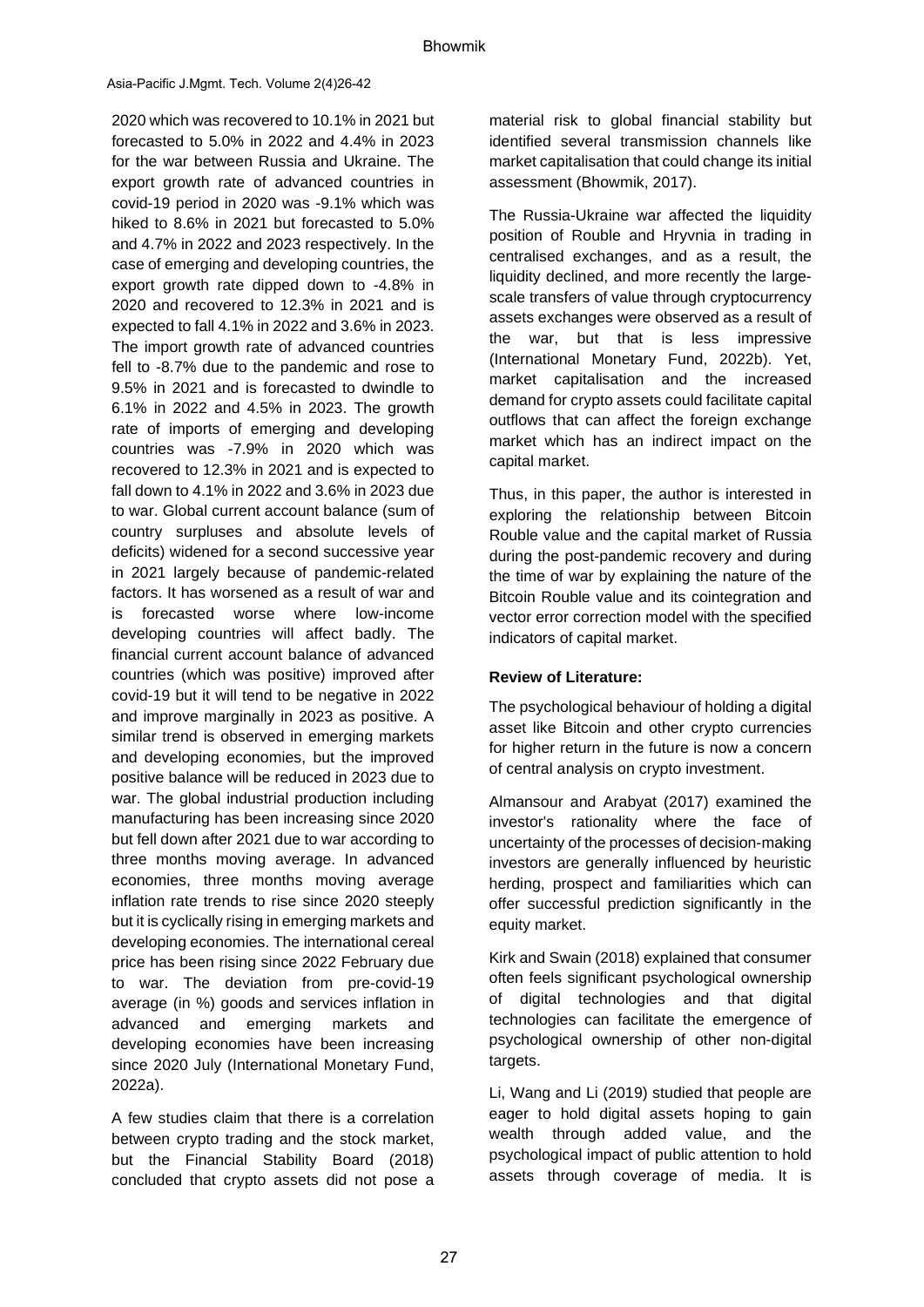#### Asia-Pacific J.Mgmt. Tech. Volume 2(4) 26-42

examined that search volume has a significant linear relationship with price because according to Metcalf's law, the network value is proportional to the square of number of users participating in the network.

A concrete argument lies in the fact that some governments allow crypto trading by converting their currency and indirectly promoting money laundering and corruption.

Konowicz (2018) intended to show that Russia announced the sale of its energy to 70 Bitcoinmining companies which clarified that Russia has initiated the development of native government-backed cryptocurrencies.

Mahdavieh (2019) studied that high levels of corruption, low level of economic growth, high economic volatility, devaluation and inflation in Iran, Russia and Venezuela initiated to adopt of government-backed cryptocurrencies.

Thomson Reuters (2022) stated that in 2020, the Russian President Vladimir Putin signed a law that regulates digital financial asset transactions. Under the law, which took effect on January 1, 2021, digital currencies are recognized as a payment means and investment. Digital currency cannot be used to pay for any goods and services, because digital currencies were previously banned. Russian banks and exchanges can become exchange operators of digital financial assets if they register with the Bank of Russia. The Central Bank of Russia has also begun a pilot program to develop a digital central bank currency, the Digital Rouble. The central bank has staunchly opposed cryptos, while Russia's Ministry of Finance has pushed for regulations on cryptos. The Ministry of Finance introduced a bill "On Digital Currency" in February 2022, which creates a "mechanism for organizing the circulation of digital currencies." Despite the regulatory confusion, Russia is considered a significant player, and estimates peg Russian ownership of cryptos at approximately 12% of the international crypto economy.

Pascual (2022) clearly stated that since the war between Russia and Ukraine began, the use of cryptocurrency especially Bitcoin had risen unprecedently and 140 million dollars of Rouble has been converted to Bitcoin in a few days

which was announced by Crypto Compare data aggregated by Euro news. During the war, the Dollar Rouble rate had collapsed, and the Russian citizens turned to the decentralized digital currency to maintain their purchasing power while the Ukrainian government is also relying on cryptocurrency donations to finance the country's defence against Russia. In response to the government's official Twitter, 15 million Dollars in crypto especially Bitcoin and Ethereum had been transferred as donations.

A crucial debate arises regarding the impact of crypto assets trading on the capital market in recent years for considering it into a currency or an asset.

Bouri *et al. (*2017), as well as Baur *et al. (*2018), find that Bitcoin is suitable for diversification purposes as its returns are uncorrelated with those of most major assets. Interestingly, they provide empirical evidence of the predominant usage of Bitcoins as speculative assets, though this is done on the data on USD transactions only and thus likely reflects the behaviour of U.S. cryptocurrency investors mainly.

Danielsson (2018) clearly stated that a cryptocurrency or fiat money has no intrinsic value, or they are not a bond that reflects future income appropriately discounted to the present. The value of cryptocurrency is caused by scarcity, as well as the cost of mining or government promises. However, mining is sunk cost, not a promise of future income. The only reason is cryptocurrencies retain value because we expect other people in the future to value them the same, or more than we do now. Cryptocurrencies are not an investment in the same way as a stock or a bond. In the case of credibility, the value of the euro and the dollar is underpinned by the credibility of the ECB or the Fed. With cryptocurrencies, it is the credibility of some unknown entities and processes. Regarding privacy and security concerns, cryptocurrencies are only safe from theft if one is an expert and takes elaborate precautions. We are much more likely to be a victim of a crime with cryptocurrencies than cash or electronic money.

Ankenbrand *et al.* (2020) propose a taxonomy for the systematic classification of all types of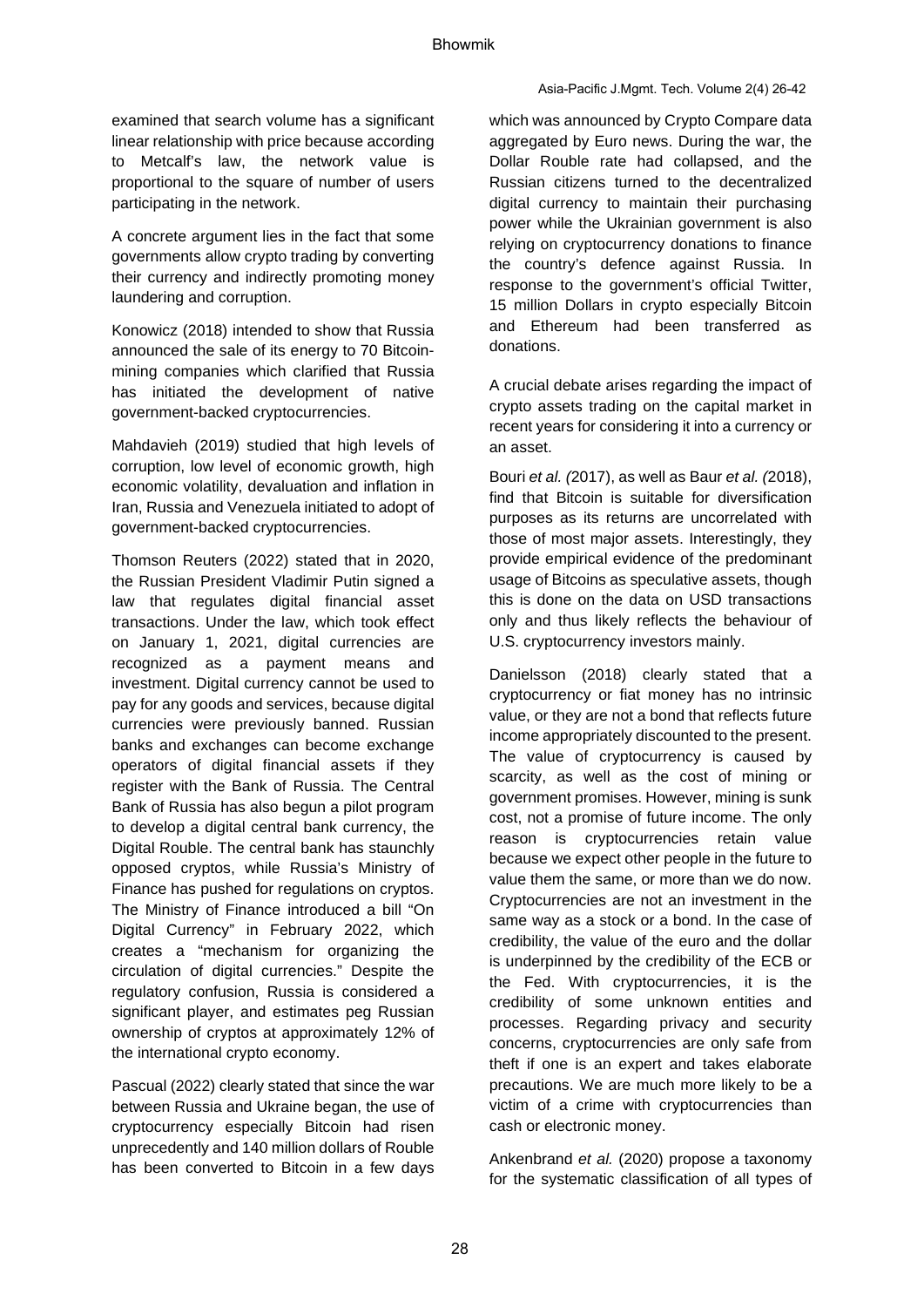assets, be it of physical, digital, or tokenised nature by identifying 14 attributes, each of which is assigned different characteristics, that can be used to classify all types of assets in a structured manner. These attributes include the claim structure, technology, underlying, consensus-/validation mechanism, legal status, governance, information complexity, legal structure, information interface, total supply, issuance, redemption, transferability, and fungibility. With the help of a morphological box, various possible characteristics that an asset can have identified and assigned to these attributes.

Haryanto, Subroto and Ulpah (2020), in their study, remarked on the disposition effect and the herding behaviour in the cryptocurrency realm by investigating the trading behaviour at a crypto exchange. Authors find a reverse disposition effect in bullish periods where the Bitcoin price increases while a positive disposition effect is observed in bearish periods. They also find that in different market conditions herding moves along with market trend (in the bullish market a positive market return increases herding, while in the bearish market a negative market return has the same effect). The reverse disposition effect in the bullish market indicates investors exhibit more optimism and expect returns to further grow, which is consistent with the exponential price growth in a bubble in the absence of a clearly defined fundamental value. This lack of clarity regarding the fundamental value is also supported by the asymmetric herding behaviour when the price grows in a bullish market, investors look at other market participants to see whether others also think the price will continue to grow (similarly but with the opposite sign for the bearish market).

Abraham and Tao (2019) derived a theoretical portfolio model of cryptocurrencies as a single asset or as part of a multiple-asset portfolio within the framework of modern portfolio theory. The cryptocurrencies correlate poorly with the security market so the return on a cryptocurrency cannot be explained by Capital Asset Pricing Model. Consequently, cryptocurrencies are a Capital Asset Pricing Model anomaly. The prices of cryptocurrencies cannot be explained by the Fama-French

model because cryptocurrencies are not larger or have higher momentum and if it is anomalous in the traditional security return model then it would be a derivative speculative investment supported by the value of stocks for equity options, real estate for real options or currency derivatives. Rather it is supported by belief or faith in the power of blockchain to reduce transaction costs for businesses. A rational investor who seeks speedy profits is interested to buy cryptocurrency in a higher pricing process, but a less rational investor may not be interested in investing in a bubble-like speculation for cryptocurrency price setting (Basu, Saha & Maity, 2018; Henry, Murtadho & Bhaumik, 2020).

# **Methodology:**

The semi-log non-linear trend line can be estimated through the following equation:  $log(x_i) = a + bt + ct^2 + dt^3 + ht^4 + u_i$  where  $x_i$  is variable, a, b, c, d and h are constants, t is time, u<sup>i</sup> is random error.

The Wavelet transformation for obtaining seasonality and threshold signal curve can be found by following EViews 12.0 through the methodology of Donoho and Johnstone (1998) and Bilen and Huzurbazar (2002).

The cointegration and vector error correction model were applied by following the Johansen model (1988, 1991). The short-run causality was verified through the Wald test (1943) method and the long-run causality was verified by the cointegrating equation.

The daily data of MOEX index(x1), RTX index(x2), Moscow exchange trade turnover in billion Rouble (x3), and RUONIA of Russia (x4) (Bank of Russia, n.d) from 1/11/2021 to 18/4/2022 have been collected from the Bank of Russia. The daily data on Dollar Rouble rate(x) and Bitcoin Rouble rate  $(y)$  from 1/11/2021 to 18/4/2022 have been collected from the website of Fx-rate. (n.d) respectively.

# **Objective of the paper**

The paper endeavours to explore whether there is any nexus between the hiking prices of the Bitcoin Rouble rate and the indicators of the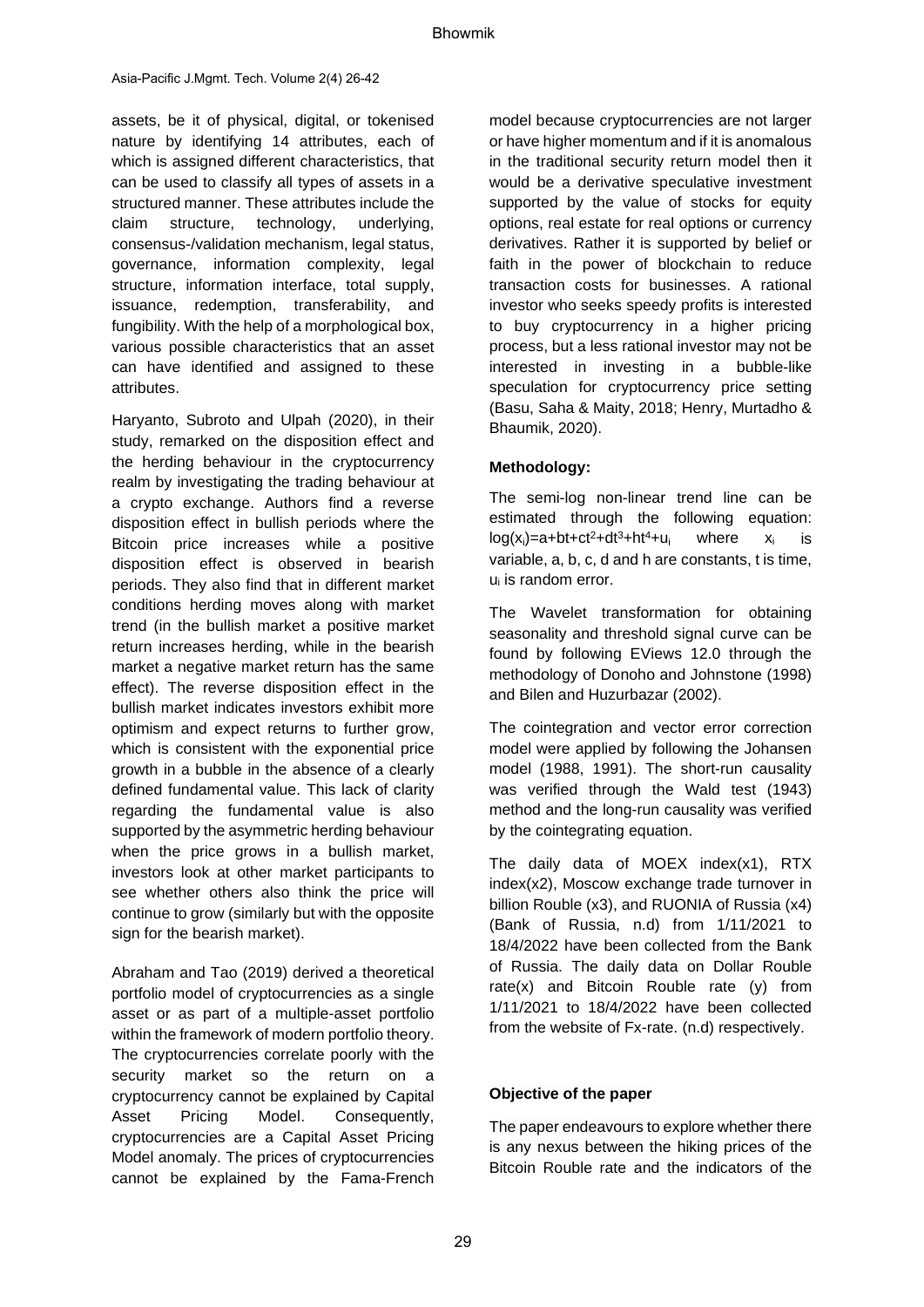capital market in Russia, especially during the post-pandemic recovery since 1st November 2021 and the sets back for war between Russia and Ukraine since February 2022. The capital market indicators of Russia have been identified as the US Dollar Rouble exchange rate, MOEX index (Moscow Exchange Index), RTX index (Russian Traded Index), Moscow exchange trade turn over and RUONIA (Rouble Over Night Index Average) of Russia respectively. How the indicators of the Russian capital market were influenced by the growth of the renowned cryptocurrency like Bitcoin price in terms of Rouble or vice versa is the cornerstone of the analysis of the paper.

#### **Results and Discussion:**

#### **Nature of Bitcoin Rouble exchange rate**

The daily Bitcoin Rouble exchange rate from 1/11/2021 to 18/4/2022 has been plotted in Figure 1 below where it was clear that the Bitcoin Rouble price has been declining cyclically till 24<sup>th</sup> of January 2022 followed by upward and downward cycles till the war began which accelerated its price to its peak level during the second week of March followed by a cyclically downward shape. So, to compare the pandemic period and after the war, the rate is more volatile during the war period while before the war, the complete movement is downward.



**Figure 1: Bitcoin Rouble Price**

In Figure 2, the daily US Dollar Rouble exchange rate from 1/11/2021 to 18/4/2022 has also been plotted where it is observed that the exchange rate is slowly upward rising till the war broke out which means the rouble is improving

against the dollar. On the other hand, the devaluation of the Rouble began after the war, and it stood at a peak level in the first week and the third week of March followed by a recovery till 18th of April, 2022. Yet it is fluctuating.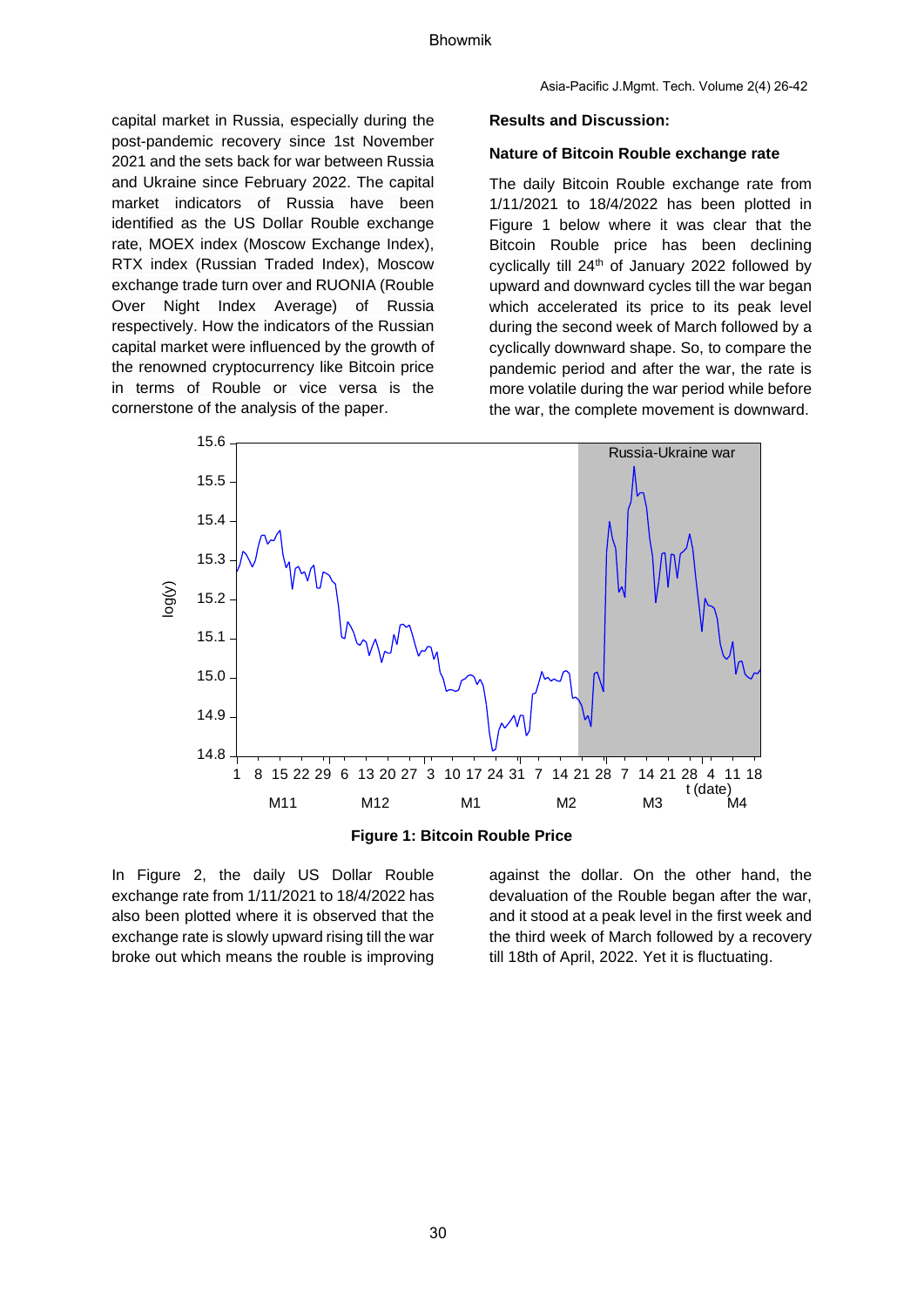

**Figure 2: The US Dollar Rouble Exchange Rate**

The non-linear estimated trend line of Bitcoin Rouble exchange rate (or value of Bitcoin in Rouble) is shown below where it is found a four phases cyclical trend starting with upward cycle.

Log(y)=15.2435+0.0135t-0.00062t<sup>2</sup>  $(429.56)$ \*  $(4.79)$ \*  $(-9.41)$ \* +6.77e-06t 3 -2.1e-09t <sup>4</sup>+u<sup>i</sup> (11.76)\* (-12.92)\*

R<sup>2</sup>=0.71, F=102.23\*, AIC=-1.95, SC=-1.86, DW=0.314, n=171, y=Bitcoin Rouble rate, \*=significant at 5% level, u<sub>i</sub>=random error.

In Figure 3, the semi-log non-linear four phases trend line has been plotted where a long declining trend in the second phase and an increasing trend in the third phase after which there is a quick declining trend, and all the coefficients of the phases are significant at 5% level.



**Figure 3: Non-Linear Trend of Bitcoin Rouble Rate**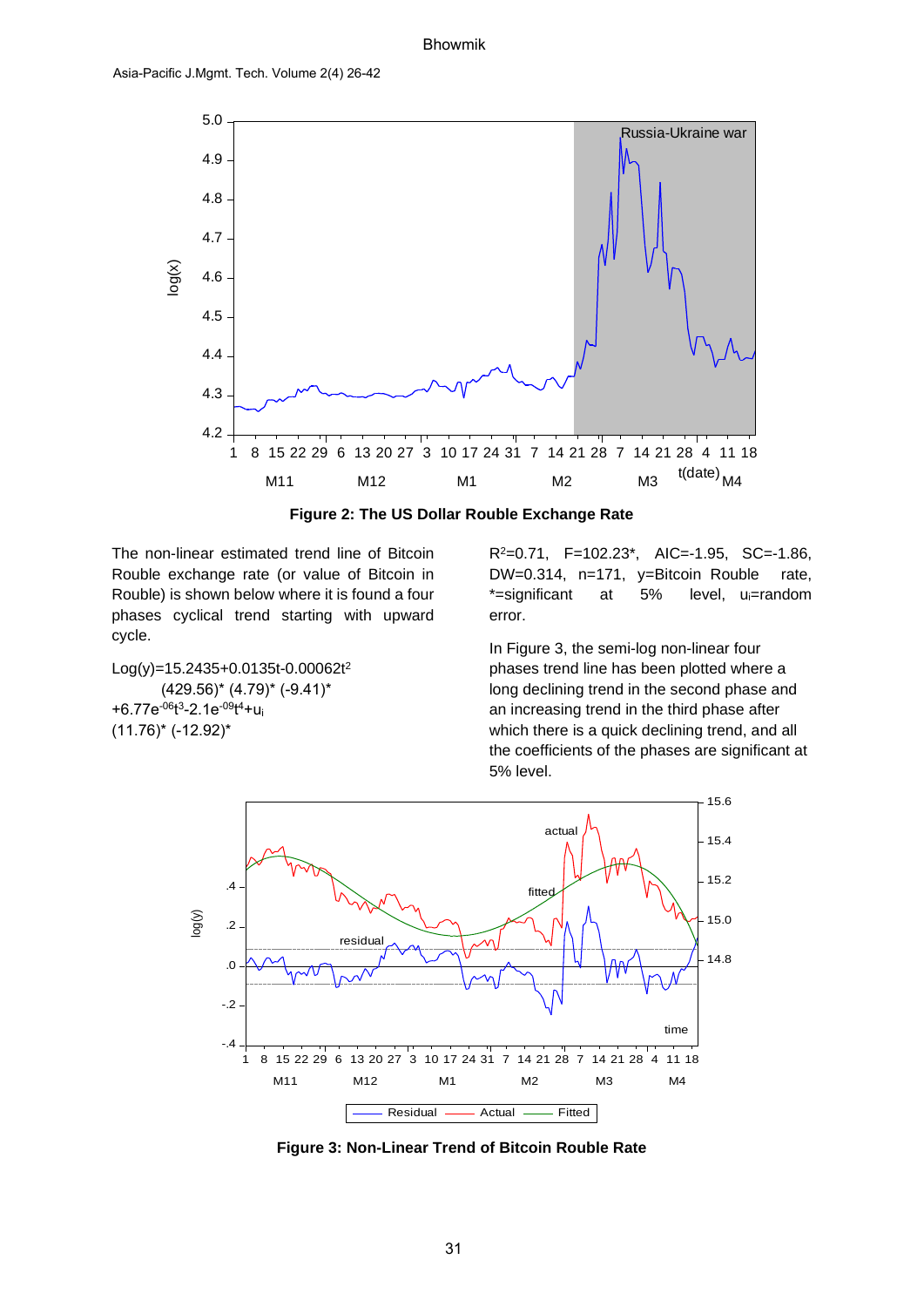The Maximum Overlap Discrete Wavelet Transformation of the nonstationary Bitcoin Rouble rate during 1/11/2021-18/4/2022 in Daubechies (1992) class 4 with a maximum scale of seven revealed the seasonality whose fluctuations and amplitudes have been widening after the war while the cyclical seasonality before the war were moving around zero. Thus, its oscillation is dampening after the post-pandemic period, but it is explosive oscillatory after the war. It is shown in Figure 4 below.

Figure 4.1 indicated that when the scale is fixed at 2, a total of 11 coefficients (W2) have been found outside the 5% significant level shown as

the boundary in which most of them lie after the war.

In Figure 4.2 when the scale is fixed at 4, then a total of 23 coefficients (W3) have been found outside the boundary level which is seen in the figure. Similarly, in Figure 4.3, the scale is assumed at 8 units and 47 coefficients (W4) were detected outside the boundary level. Lastly in Figure 4.4, the scale is fixed at 16 units and 95 coefficients(W5) moved away from the boundary level. Thus, as scale increases the coefficients in the outside boundary level increase and the cycles decline but cyclical amplitude increases and the oscillations tended to be more explosive, especially after the war.



**Figure 4.1: Wavelet Decomposition at W2**



**Figure 4.2: Wavelet Decomposition at W3**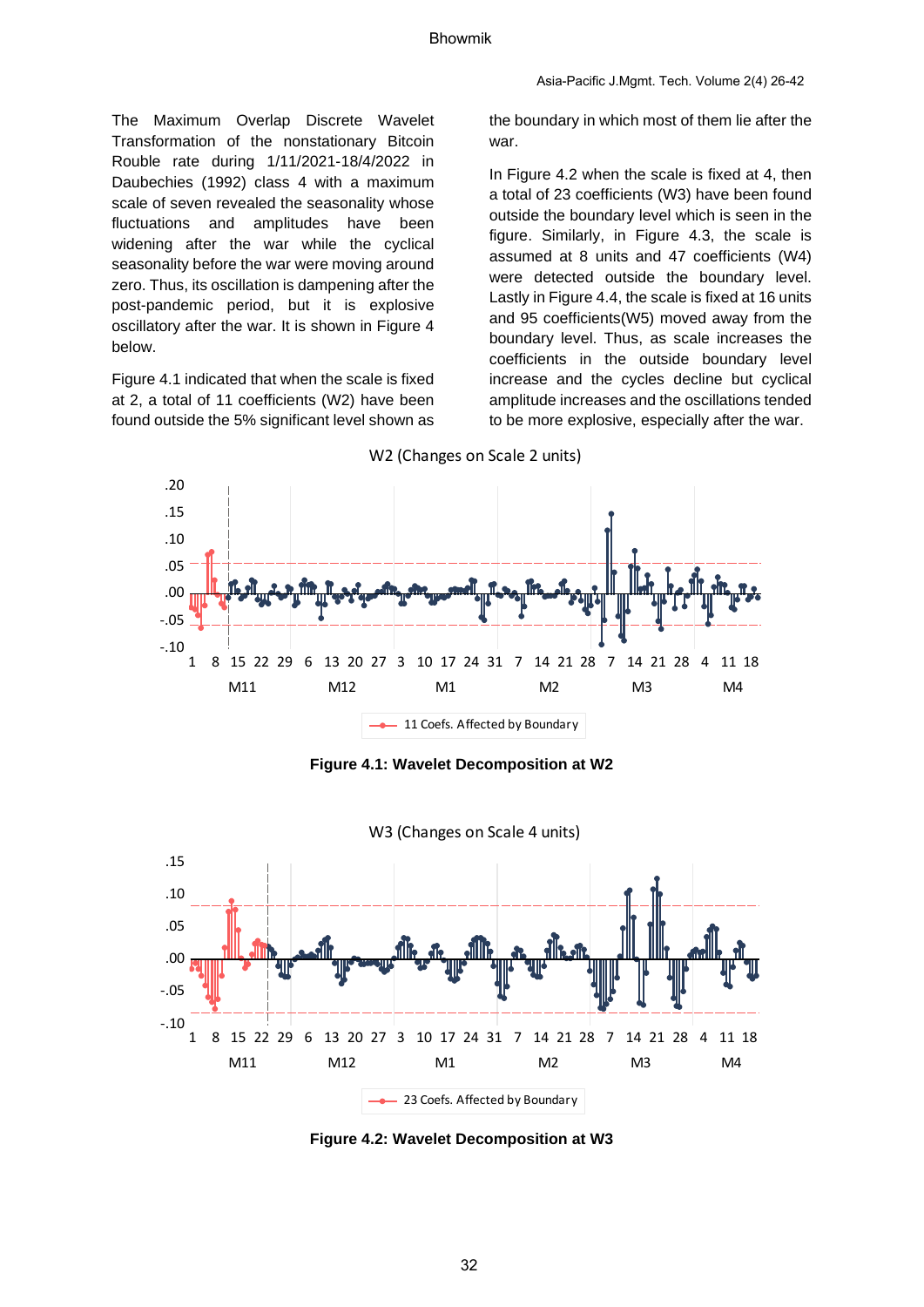

**Figure 4.3: Wavelet Decomposition at W4**



**Figure 4.4: Wavelet Decomposition at W5**

The Wavelet threshold noise estimator in the Maximum Overlap Discrete Wavelet Transformation assuming maximum scale seven with least asymmetric 12 of the log of Bitcoin Rouble rate assures divergent away

from equilibrium and it is cyclical which is depicted in Figure 5 in which its oscillation is explosive and nonstationary. Thus, the noise estimator is clearly seen in the figure which may be called wavelet threshold signal curve.



# Wavelet Shrinkage Estimator: Noise

**Figure 5: Wavelet Threshold Signal Curve**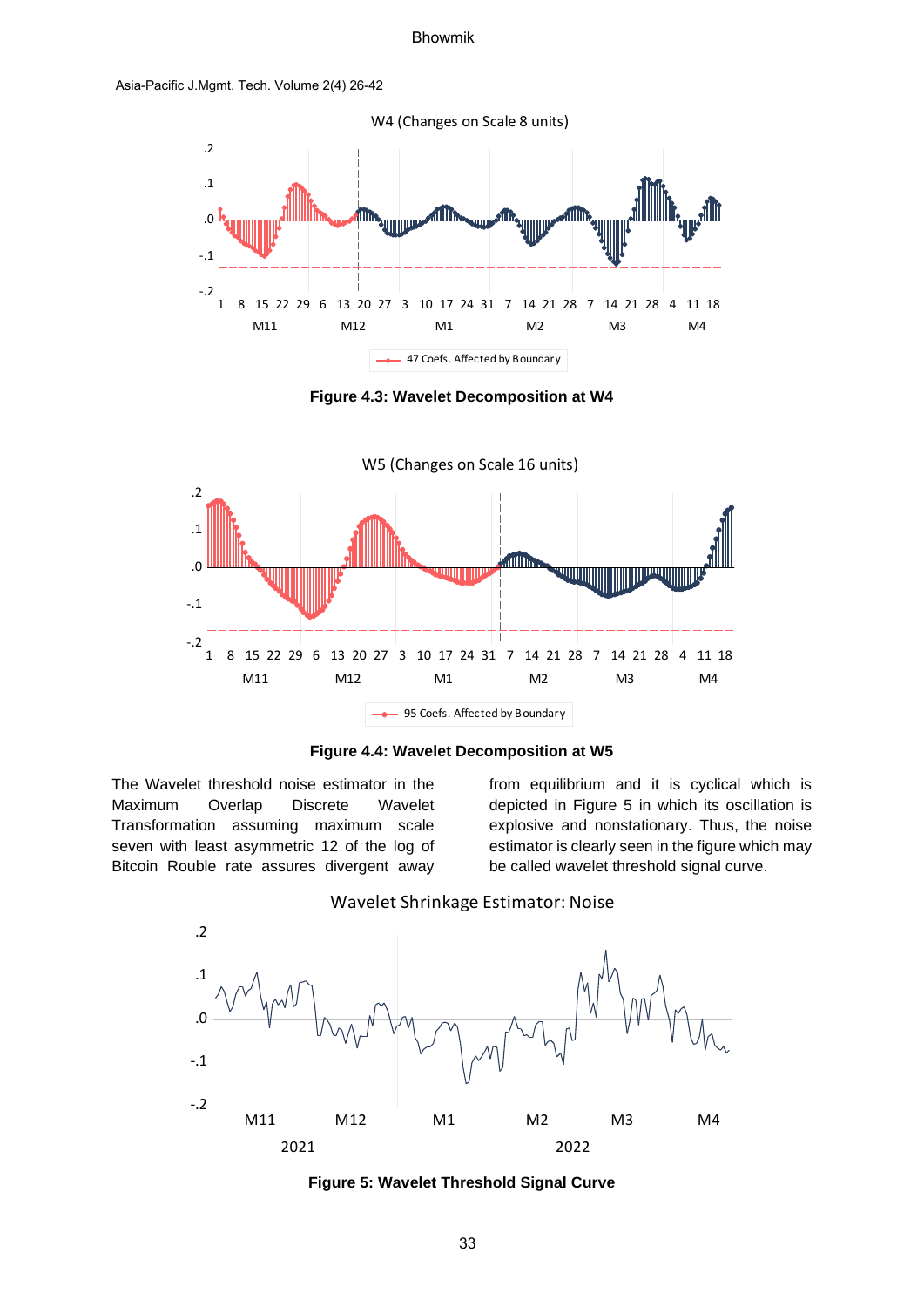Therefore, the Bitcoin Rouble price is seemed to be extremely volatile and unstable. In any condition it does not tend to be a stationary process.

# **Cointegration and Vector Error Correction Analysis**

Johansen unrestricted cointegration rank test among Bitcoin Rouble rate, Dollar Rouble rate,

MOEX index, RTX index, Moscow exchange trade turnover and RUONIA of Russia under the assumption of a linear deterministic trend from 3/11/2021 to 25/2/2022 revealed that there is one significant cointegrating equation at 5% significant level in first differences in log values. In Table 1, Eigen value, trace statistic, maxeigen statistics, critical value at 5% level with their probabilities have been arranged.

| Hypothesized | Eigenvalue | <b>Trace statistic</b> | <b>Critical value at</b> | <b>Probabilities</b> |
|--------------|------------|------------------------|--------------------------|----------------------|
| No. of CE(s) |            |                        | 5% level                 |                      |
| None *       | 0.356271   | 107.0883               | 95.75366                 | 0.0066               |
| At most 1    | 0.190264   | 56.43341               | 69.81889                 | 0.3608               |
| At most 2    | 0.118628   | 32.16294               | 47.85613                 | 0.6032               |
| At most 3    | 0.093633   | 17.64128               | 29.79707                 | 0.5926               |
| At most 4    | 0.051859   | 6.335570               | 15.49471                 | 0.6559               |
| At most 5    | 0.001839   | 0.211630               | 3.841466                 | 0.6455               |
|              |            | Max-Eigen              |                          |                      |
|              |            | statistic              |                          |                      |
| None *       | 0.356271   | 50.65492               | 40.07757                 | 0.0023               |
| At most 1    | 0.190264   | 24.27047               | 33.87687                 | 0.4360               |
| At most 2    | 0.118628   | 14.52166               | 27.58434                 | 0.7850               |
| At most 3    | 0.093633   | 11.30571               | 21.13162                 | 0.6168               |
| At most 4    | 0.051859   | 6.123940               | 14.26460                 | 0.5974               |
| At most 5    | 0.001839   | 0.211630               | 3.841466                 | 0.6455               |

# **Table 1: Cointegration Test**

\* denotes rejection of the hypothesis at the 0.05 level

\*\* MacKinnon, Haug & Michelis (1999) p-values

The estimated vector error correction model is seen below. It was found that there was no significant impact of incremental changes of MOEX index(x1), RTX index(x2), Moscow exchange trade turn over (x3), RUONIA of Russia (x4) and Dollar Bitcoin exchange rate (x) on the incremental changes of Rouble Bitcoin exchanges (y) respectively. Rather, the incremental change of Dollar Rouble has negatively induced to the changes in the MOEX index significantly at 5% level. The incremental changes in Dollar Rouble rate and RTX index have significantly affected positively to the change of Moscow exchange trade turn over. The other cross impacts are nil. All these results have been presented in Table 2.

| Error              |             |               |               |             |             |                 |
|--------------------|-------------|---------------|---------------|-------------|-------------|-----------------|
| <b>Correction:</b> | dlog(y)     | dlog(x)       | $dlog(x_1)$   | $dlog(x_2)$ | $dlog(x_3)$ | $dlog(x_4)$     |
| CointEq1           | $-0.002389$ | 0.01697       | 0.0090        | 0.019899    | $-0.09948$  | $4.50e^{-07}$   |
| t value            | $[-0.126]$  | $[2.38813]$ * | [0.3472]      | [0.6095]    | $[-0.6212]$ | [0.19326]       |
| $dlog(y)_{t-1}$    | 0.1057      | $-0.0422$     | $-0.0024$     | 0.00041     | 0.87869     | $1.78e^{-05}$   |
| t value            | 1.043       | $[-1.109]$    | $[-0.0172]$   | [0.0023]    | [1.0235]    | [1.42835]       |
| $dlog(y)_{t-2}$    | $-0.1058$   | $-0.0567$     | 0.20397       | 0.25911     | $-1.31297$  | $1.20e^{-0.5}$  |
| t value            | $[-1.026]$  | [-1.462]      | [1.4310]      | 1.4562]     | $[-1.5042]$ | [0.94592]       |
| $dlog(x)_{t-1}$    | $-0.6777$   | 0.1213        | $-1.34474$    | $-1.52693$  | $-1.87716$  | $-1.16e^{-0.5}$ |
| t value            | $[-1.200]$  | [0.571]       | $[-1.7223]$ * | $[-1.5666]$ | $[-0.3926]$ | $[-0.16633]$    |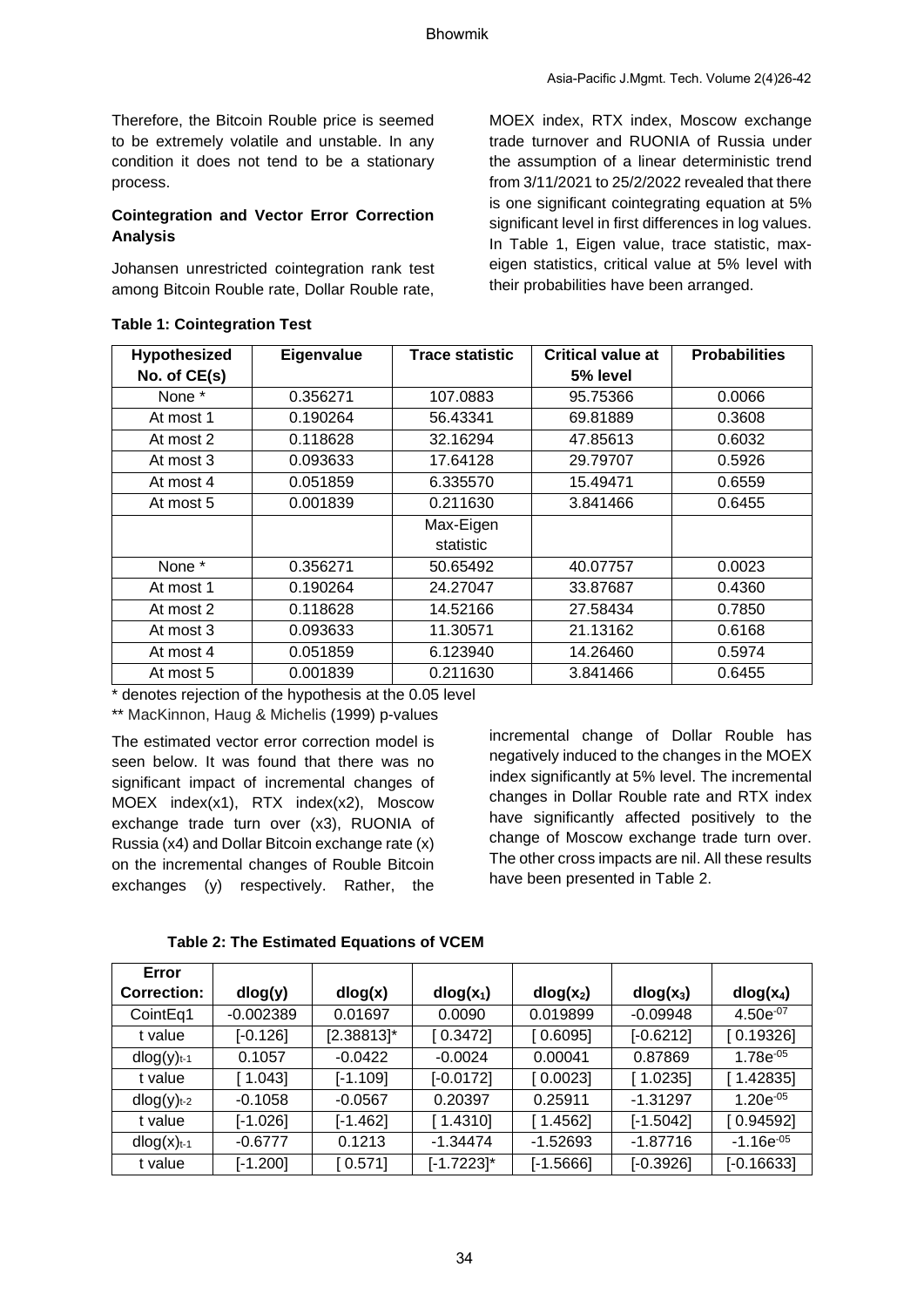| Asia-Pacific J.Mgmt. Tech. Volume 2(4) 26-42 |  |  |  |
|----------------------------------------------|--|--|--|
|----------------------------------------------|--|--|--|

| $dlog(x)_{t-2}$    | $-0.2798$   | 0.0703        | 0.02560      | 0.11244      | 10.0682      | $5.60e^{-05}$  |
|--------------------|-------------|---------------|--------------|--------------|--------------|----------------|
| t value            | $[-0.605]$  | [0.4048]      | [0.0400]     | [0.1409]     | $[2.5726]$ * | [0.98308]      |
| $dlog(x_1)_{t-1}$  | $-0.689$    | 0.17651       | 0.49682      | 0.58647      | 4.47702      | 8.89e-05       |
| t value            | $[-0.990]$  | [0.6747]      | [0.5162]     | [0.48815]    | [0.7596]     | [1.03706]      |
| $dlog(x_1)_{t-2}$  | 0.3186      | $-0.0104$     | $-0.2311$    | $-0.38142$   | $-9.4696$    | $9.54e^{-06}$  |
| t value            | [0.474]     | $[-0.041]$    | $[-0.248]$   | $[-0.329]$   | $[-1.665]$   | [0.11527]      |
| $dlog(x_2)_{t-1}$  | 0.2198      | $-0.01434$    | $-0.90062$   | $-1.05481$   | $-2.70021$   | $-6.75e^{-05}$ |
| t value            | $[-0.616]$  | [0.4706]      | $[-0.0536]$  | [0.0375]     | $[2.0099]$ * | [0.09275]      |
| $dlog(x_2)_{t-2}$  | $-0.349$    | 0.10027       | $-0.04205$   | 0.03673      | 9.64789      | $6.48e^{-06}$  |
| t value            | $[-0.616]$  | [0.4706]      | $[-0.0536]$  | [0.0375]     | $[2.0099]$ * | [0.09275]      |
| $dlog(x_3)_{t-1}$  | $-0.0114$   | $-0.0036$     | 0.00308      | 0.00290      | 0.01464      | $2.11e^{-07}$  |
| t value            | $[-1.003]$  | $[-0.8428]$   | [0.1956]     | [0.1474]     | [0.1516]     | [0.15027]      |
| $dlog(x_3)_{t-2}$  | 0.0163      | 0.00033       | $-0.00098$   | $-0.00516$   | $-0.14727$   | $-8.90e^{-08}$ |
| t value            | [1.271]     | [0.0699]      | $[-0.0552]$  | $[-0.2324]$  | $[-1.3524]$  | $[-0.05616]$   |
| $dlog(x_4)_{t-1}$  | 304.38      | 225.287       | $-620.988$   | $-693.753$   | 1156.24      | 0.844265       |
| t value            | [0.3880]    | [0.7641]      | $[-0.5725]$  | $[-0.5124]$  | [0.1741]     | $[8.73817]$ *  |
| $dlog(x_4)_{t-2}$  | $-356.85$   | $-42.139$     | 24.4524      | $-49.4087$   | $-544.513$   | 0.163732       |
| t value            | $[-0.4434]$ | $[-0.1393]$   | [0.0219]     | $[-0.0355]$  | $[-0.0799]$  | $[1.65182]$ *  |
| C                  | 0.0067      | $-0.03774$    | 0.12295      | 0.15322      | $-0.11629$   | $-8.44e^{-07}$ |
| t value            | [0.1961]    | $[-2.9232]$ * | $[2.5887]$ * | $[2.5842]$ * | $[-0.3998]$  | $[-0.19939]$   |
| R-squared          | 0.23580     | 0.20652       | 0.32637      | 0.33319      | 0.19492      | 0.968967       |
| <b>F-statistic</b> | 2.37362     | 2.00215       | 3.72693      | 3.84378      | 1.86243      | 240.1856       |
| <b>Akaike AIC</b>  | $-4.12120$  | $-6.07846$    | $-3.47331$   | $-3.02969$   | 0.15090      | $-22.12511$    |
| Schwarz            |             |               |              |              |              |                |
| <b>SC</b>          | $-3.78518$  | $-5.74244$    | $-3.13728$   | $-2.693675$  | 0.48693      | $-21.78908$    |
| Log                |             |               |              |              |              |                |
| likelihood         | 248.908     | 360.472       | 211.9788     | 186.692      | 5.39839      | 1275.131       |

n=114, t value at 5% significant level =1.658,\*=significant at 5% level.

VEC model released total 18 roots in which one root is greater than one, 5 roots are unit,8 roots are imaginary and less than one, and remainder one root is positive but less than one. So that the VEC model is nonstationary. In Table 3, the roots are given in details.

| <b>Roots</b>             | <b>Modulus</b> |
|--------------------------|----------------|
| 1.004786                 | 1.004786       |
| 1.000000                 | 1.000000       |
| 1.000000                 | 1.000000       |
| 1.000000                 | 1.000000       |
| 1.000000                 | 1.000000       |
| 1.000000                 | 1.000000       |
| $-0.589452$              | 0.589452       |
| $-0.058828 + 0.561076$ i | 0.564152       |
| -0.058828 - 0.561076i    | 0.564152       |
| 0.257093 - 0.499436i     | 0.561723       |
| $0.257093 + 0.499436$    | 0.561723       |
| -0.287418 - 0.405236i    | 0.496815       |
| $-0.287418 + 0.405236$ i | 0.496815       |
| 0.389579                 | 0.389579       |
| $-0.330537$              | 0.330537       |
| $0.054174 + 0.174572i$   | 0.182785       |
| 0.054174 - 0.174572i     | 0.182785       |
| 0.163305                 | 0.163305       |

# **Table 3: The Roots (first difference lag2)**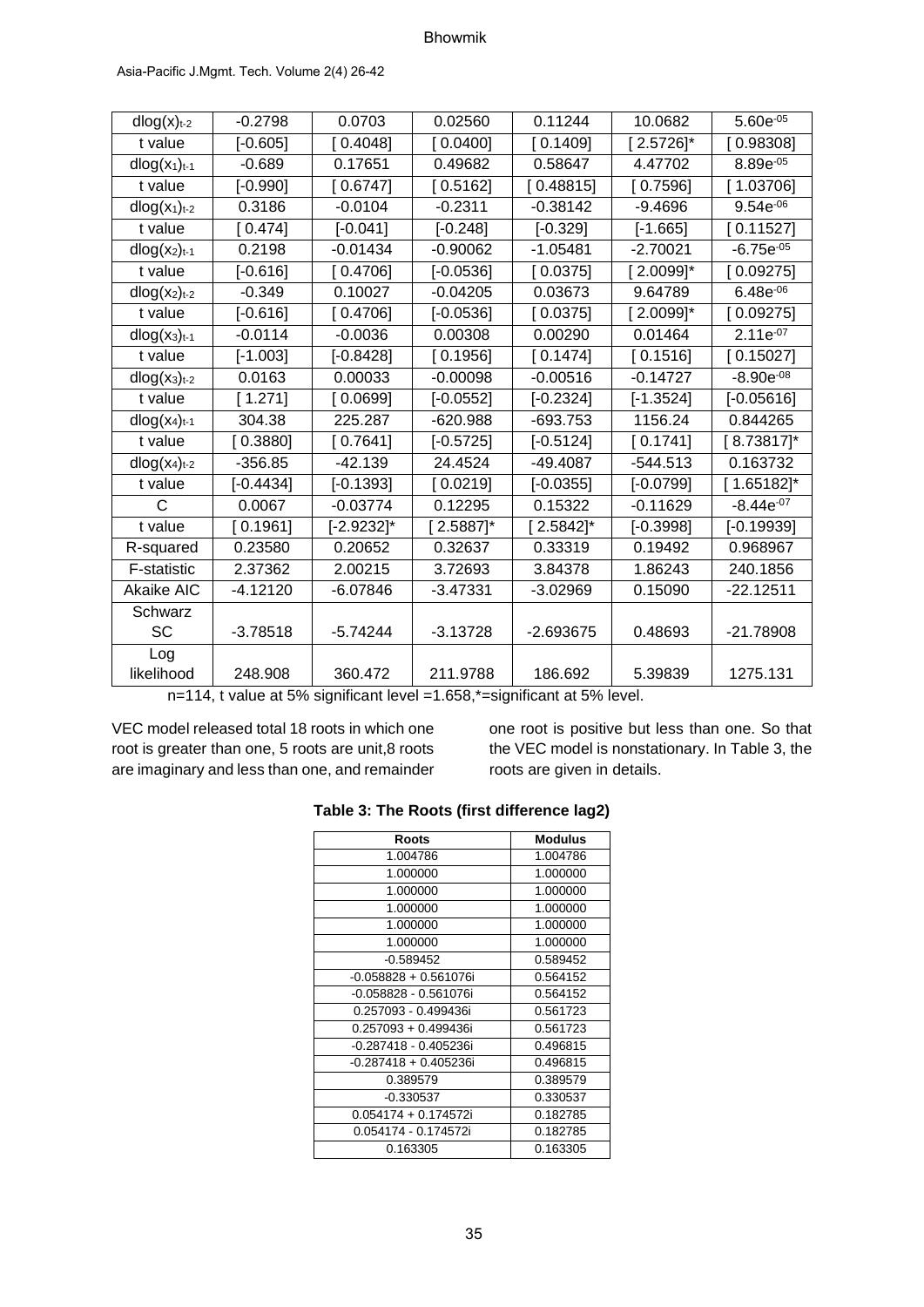In the unit circle, all the roots have been plotted where one root (1.004786) lies outside the unit circle and others lie inside or on the unit circle.

Thus, the model is unstable and non-stationary. It is shown in Figure 6.





The residual test assures that it has problem of autocorrelation, for this, it consists of seasonality which are shown by correlogram of autocorrelation functions moving from positive

to negative values continuously. In Figure 7, autocorrelations with ±2σ error bounds have been plotted.



**Figure 7: Autocorrelation of VECM**

The following are the fundamental net results of impulse response functions as measured by Cholesky one standard deviations innovations (Figure 8).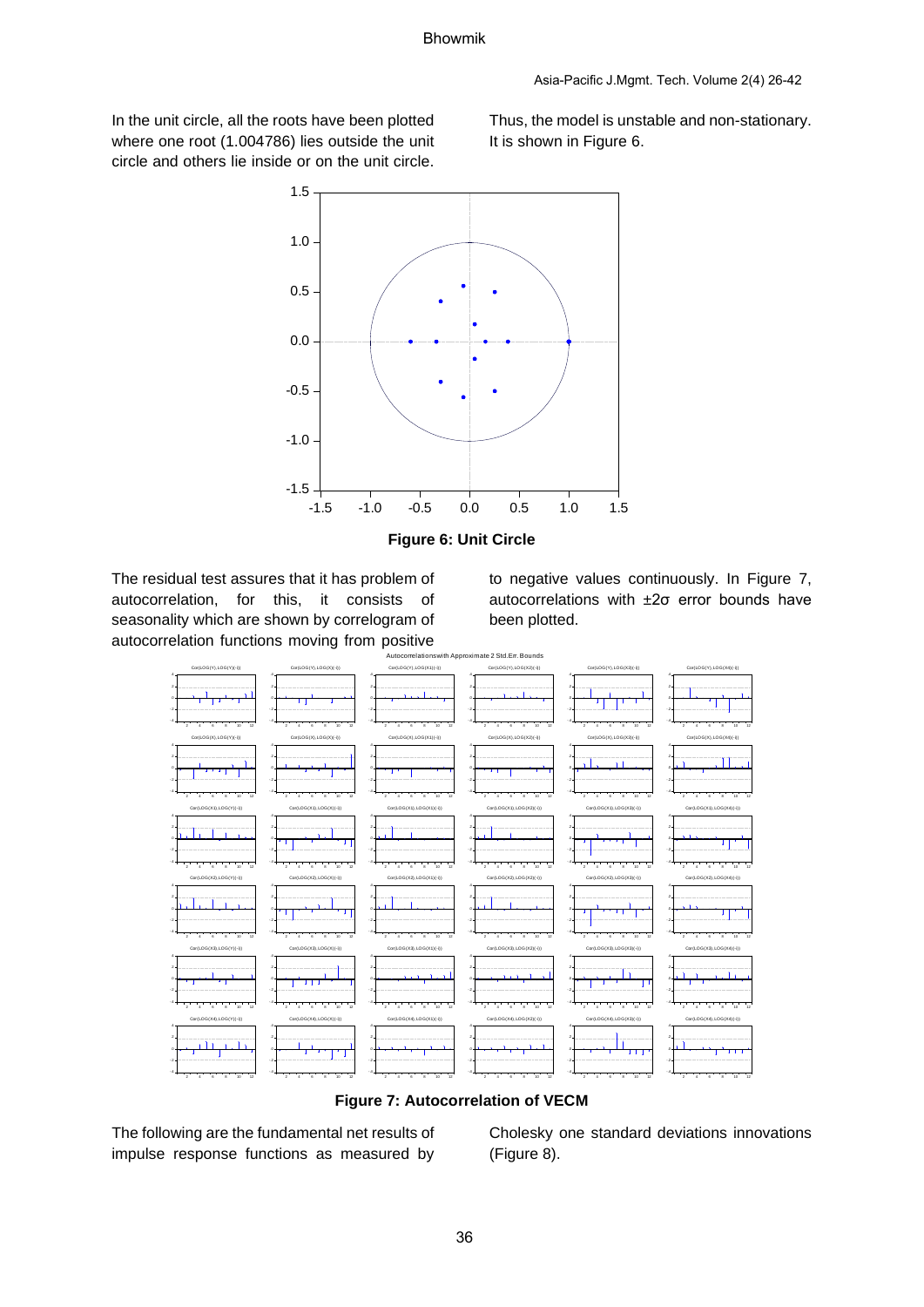[i] The response of x3 to y reaches equilibrium after the second and fifth periods then diverged

[ii] The response of x4 to y reaches equilibrium after the second period and then diverged

[iii] The response of x4 to x reaches equilibrium after the 3rd period and then moved away

[iv] The response of x to x1 reaches equilibrium after 3rd and 6th periods then tend to equilibrium

[v] The response of x4 to x1 reaches equilibrium after 1st year and then moved away

[vi] The response of x1 to x2 reaches equilibrium after the 2nd, 4th and 6th periods then moved around the equilibrium

[vii] The response of x3 to x2 reached after the first period and then moved towards equilibrium

[viii] The response of x4 to x2 reaches after 1st period and then moves away

 $[ix]$  The response of  $y$  to  $x3$  reaches equilibrium after the 2nd and 4th periods then moves to equilibrium

[x] The response of x to x3 reaches after the 2nd period and then diverged

[xi] The response of x1 to x3, x2 to x3, and x3 to x4 have been moving around the equilibrium.



**Figure 8: Impulse Response Functions**

From the generalised impulse response functions, it was concluded that [i] the responses of x4 from y, x x2, x3, and x4 reached equilibrium in the first week of December 2021, and [ii] the response of x4 from x1 and x4 from x2 reached equilibrium in the last week of January 2022 but the response x4 from x3 moves to the equilibrium. Secondly, the response of x3 from y, the response of x2 from y, and x1 from y reach and move around equilibrium continuously, or in other words, they

cyclically moved and crossed equilibrium repeatedly, but the response of x from y reaches equilibrium repeatedly and moves away from equilibrium. Thirdly, the responses of y from x, x1, x2, x3, and x4 cyclically reached and moved to equilibrium while the response of y from x1 and x2 has higher cyclical amplitudes and the fluctuations, on the contrary, the response of y from x3 and x4 have shown very low cyclical amplitudes and fluctuations (Figure 9).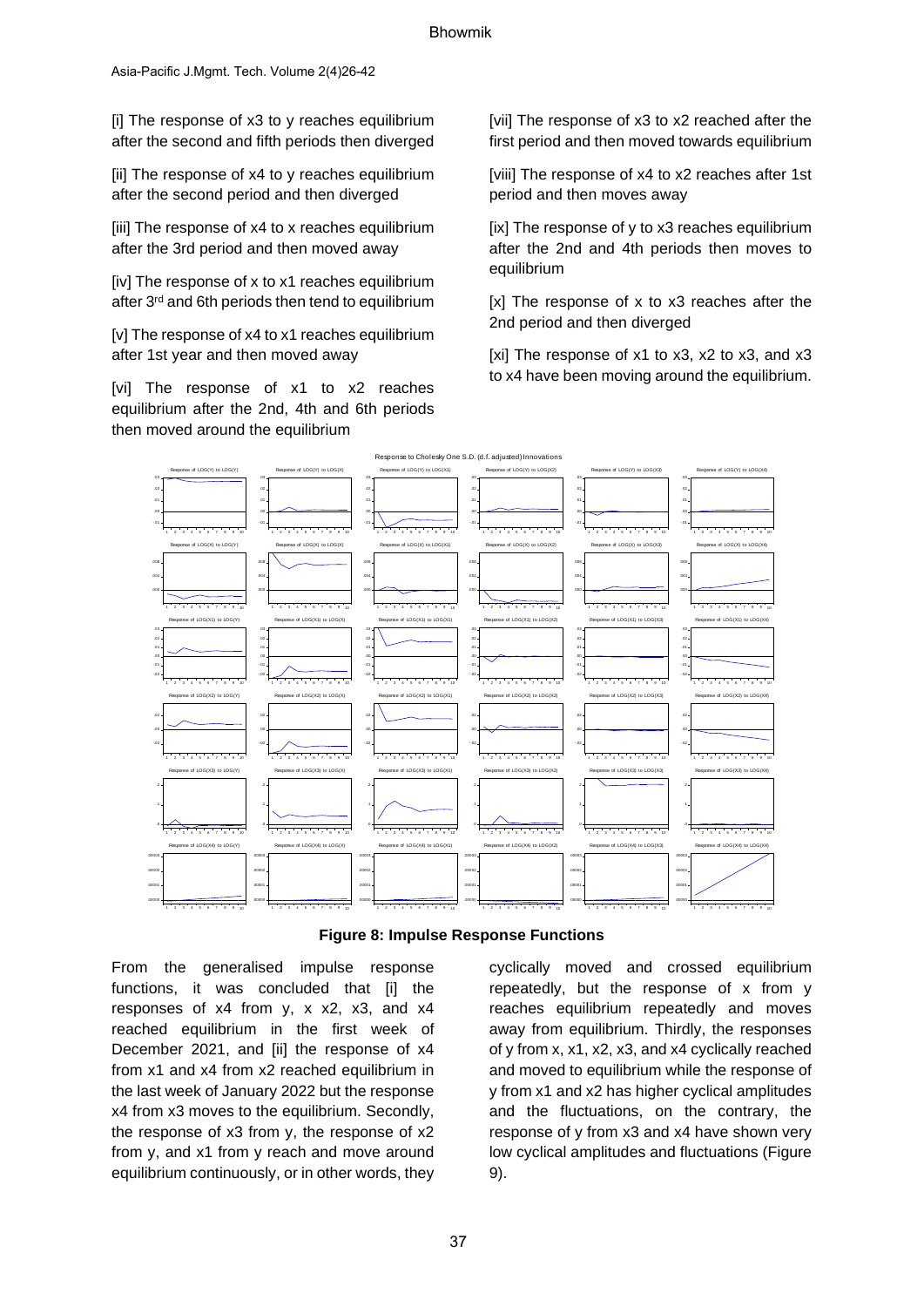

**Figure 9: Generalised Impulse Response Functions**

With the help of estimated system equations and the estimated equations of VECM, the cointegrating equation has been estimated as given below.

 $Z_{t-1} = -0.00189 \log(y)_{t-1} - 34.399 \log(x)_{t-1} + 29.5004 \log(x_1)_{t-1} - 31.699 \log(x_2)_{t-1} + 0.1119 \log(x_3)_{t-1}$ 

$$
(-0.1007) \qquad (-6.34)^* \qquad (5.58)^* \qquad (-6.11)^* \qquad (1.53)
$$

+5.4600log(x4)t-1+118.86

(0.4609)

This cointegrating equation indicated that the Bitcoin Rouble rate has long run causalities with Dollar Rouble rate, MOEX index, RTX index, Moscow exchange trade turnover, RUONIA of Russia respectively where causal relations between Bitcoin Rouble rate and Dollar Rouble rate and RTX index are negatively significant at 5% level and causal relation with MOEX index is positive and significant. Other causal relations are positive but insignificant.

The cointegrating equation tends to equilibrium convergently since the coefficient of log(y)t-1 is negative whose t value is insignificant, thus why it is insignificantly approaching equilibrium and never stabilised on it. During the convergent period, the speed of adjustment is found to be a very slow rate of 0.189% per day. Therefore, the long-run causalities remain insignificant. In Figure 10, the cointegrating equation has been depicted neatly.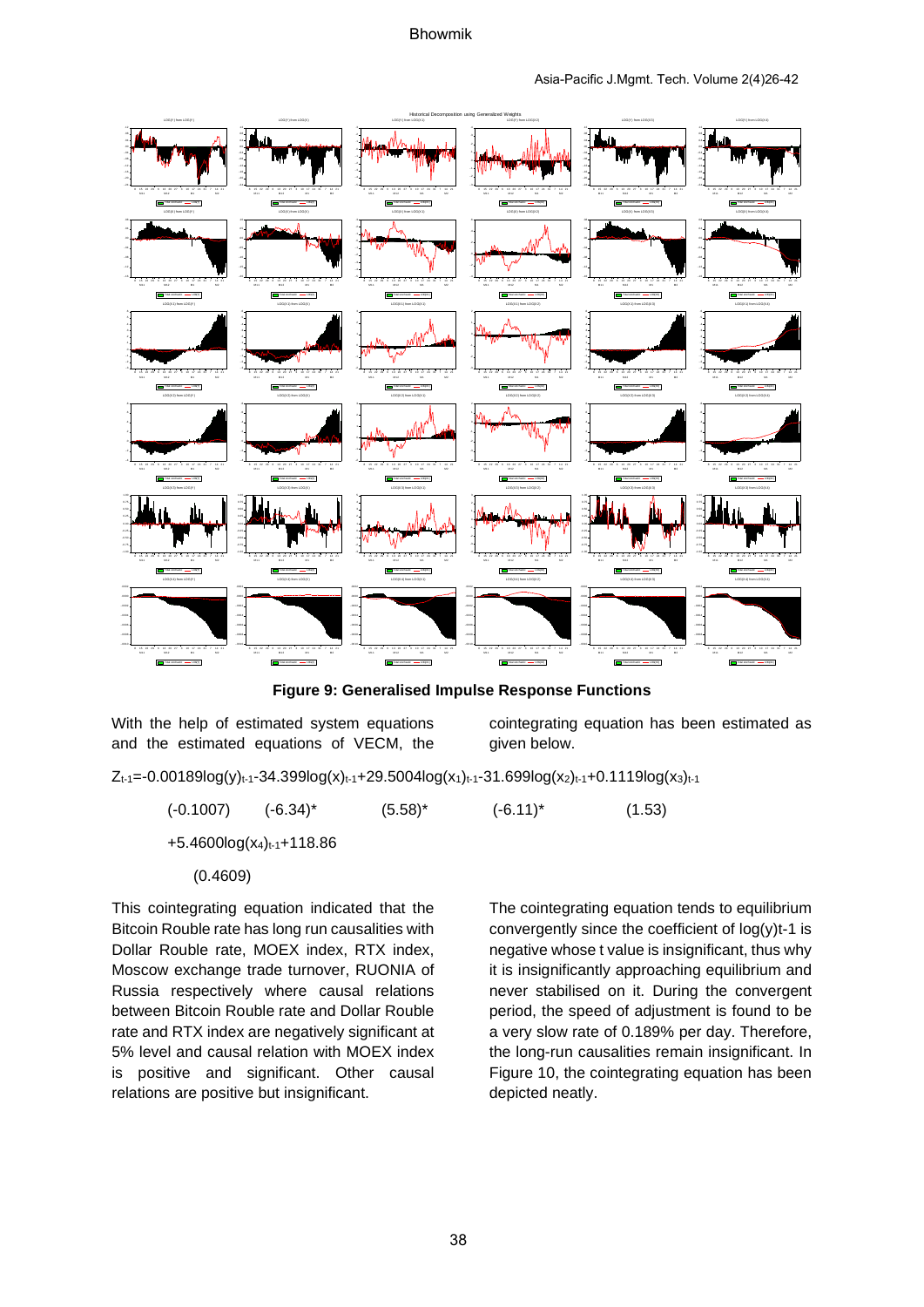

**Figure 10: Cointegrating Equation**

There are no short-run causalities from Dollar Rouble exchange rate, MOEX index, RTX index, Moscow exchange trade turn over and RUONIA of Russia to the Bitcoin Rouble exchange rate, but it was found that Moscow exchange trade turnover has short-run causalities with Dollar Rouble rate and RTX index during the survey period at 6% significant level. In Table 4, it is shown below:

| Table 4: Short Run Causality Ho= No causality at 5% level |  |  |  |
|-----------------------------------------------------------|--|--|--|
|-----------------------------------------------------------|--|--|--|

| Short run causality from<br><b>to</b>                                         | Chi-square<br>(2) value | <b>Probability</b> | <b>F</b> value  | Probability |
|-------------------------------------------------------------------------------|-------------------------|--------------------|-----------------|-------------|
| Causality from dollar Rouble<br>rate to Moscow exchange<br>trade turnover     | 13.217                  | 0.0013             | 6.608[df=2,100] | 0.0020      |
| Causality from RTX index to<br>exchange<br><b>Moscow</b><br>trade<br>turnover | 5.557                   | 0.021              | 2.778[df=2,100] | 0.0669      |

# **Conclusion:**

The post-pandemic scenario and Ukraine-Russia war enabled the high speed of transactions of Bitcoin, so that the Bitcoin Rouble price had been exceedingly higher, and the structural development of the Russian capital market fell in trouble, but the impact is, however, minimum because the rising Bitcoin Rouble exchange rate had no adverse effects

in the capital market in Russia. The paper concludes that the trend line of Bitcoin Rouble rate from 1/11/2021 to 18/4/2022 is cyclical with four phases and its volatility increased during the wartime where the seasonal variation of its path is oscillatory, and the wavelet threshold signal curve showed explosive oscillatory although it tried to be damped from postpandemic to pre-war period. The Bitcoin Rouble rate had one significant cointegration with US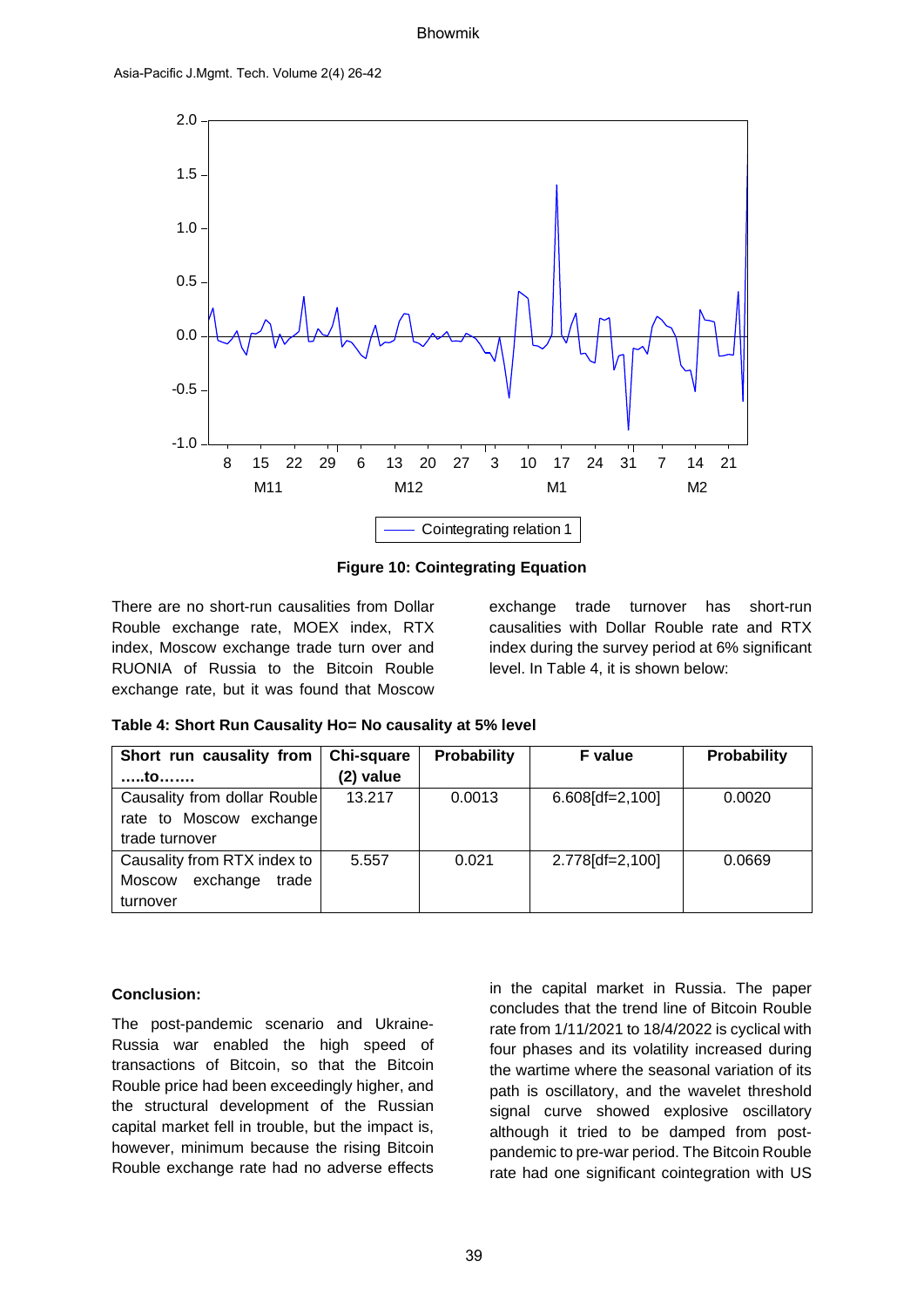Dollar exchange rate, MOEX index, RTX index, Moscow exchange trade turn over and RUONIA of Russia respectively. There is no influence of incremental change of Bitcoin Ruble exchange rate on the incremental change of above capital market indicators as observed by the vector error correction model estimates. Even, though there is no short-run causality from those indicators to the Bitcoin Rouble exchange rate and vice versa. But, there is a long-run causality from US Dollar exchange rate, MOEX index, RTX index, Moscow exchange trade turn over and RUONIA of Russia respectively to the Bitcoin Rouble exchange rate during the study period from 1/11/2021 to 13/3/2022 where the cointegrating relation of Bitcoin Ruble exchange rate with US Dollar Rouble rate and RTX index is significantly negative and the relation is significantly positive with MOEX index although the long-run causality in the cointegrating equating is insignificant. Still, converging at the speed of adjustment of 0.189% per day shows instability. The Cholesky impulse response functions of Moscow exchange trade turn over and RUONIA of Russia to Bitcoin Rouble rate is imperative but the generalized impulse response function of Bitcoin Rouble rate from MOEX index and RTX index and Moscow exchange trade turn over and RUONIA of Russia are cyclically imperative towards equilibrium. So, there is little significant influence of Bitcoin Rouble pricing in the Russian capital market in the long run.

### **Limitations and Future Scope of Research**

There are many indicators of the capital market of Russia namely, bonds, equities, securities, foreign investment in public and private and so on for which the daily data were not available to include in this model, even, the data on MOEX index, RTX index, and Moscow exchange trade turn over are limited from 1/11/2021to 13/3/2022, so that the impact on the capital market that had revealed in this paper is not fully analysed. Therefore, the paper has a new scope of research by taking quarterly/monthly data on the indicators of capital market structure for a long period to find a nexus with the Bitcoin Rouble price that can help to prescribe remedial policies in future.

# **Policies to be Reconsidered**

Russia has closed the stock market temporarily after the war and reopened in March 2022 which intended to flourish crypto trading. Russia has amended its law on 10th April 2022 to allow crypto mining and trading with some particular minor regulations that is invariably affected the capital market, however small.

# **Acknowledgement:**

The author declares that no fund from government/university/NGO was received to prepare the paper.

# **Conflicts of Interest:**

The author proclaims that the study was accomplished without interruptions of any other business organizations or associations so that no potential conflict of interest existed in this review of research.

### **References**

Abraham, R., & Tao, Z. (2019). The Valuation of Cryptocurrencies in Single-Asset and Multiple-Asset Models. *Theoretical Economics Letters*, *9*(4), 1093-1113. <https://doi.org/10.4236/tel.2019.94071>

Almansour, B. Y., & Arabyat, Y. A. (2017). Investment decision making among Gulf investors: behavioural finance perspective. *International Journal of Management Studies*, *24*(1), 41-71.

Ankenbrand, T., Bieri, D., Cortivo, R., Hoehener, J., & Hardjono, T. (2020, June). Proposal for a comprehensive (Crypto) asset taxonomy. In *2020 Crypto Valley Conference on Blockchain Technology (CVCBT)* (pp. 16- 26). IEEE.

Bank of Russia. (n.d). Ruonia. [https://cbr.ru/eng/hd\\_base/Ruonia/](https://cbr.ru/eng/hd_base/Ruonia/)

Basu, S., Saha, T. R., & Maity, S. K. (2018). Implications of cryptocurrency: A new business proposition of today's entrepreneurial horizon. *International Journal on Recent Trends in Business and Tourism (IJRTBT), 2*(3), 64-70.

Baur, D. G., Hong, K., & Lee, A. D. (2018). Bitcoin: Medium of exchange or speculative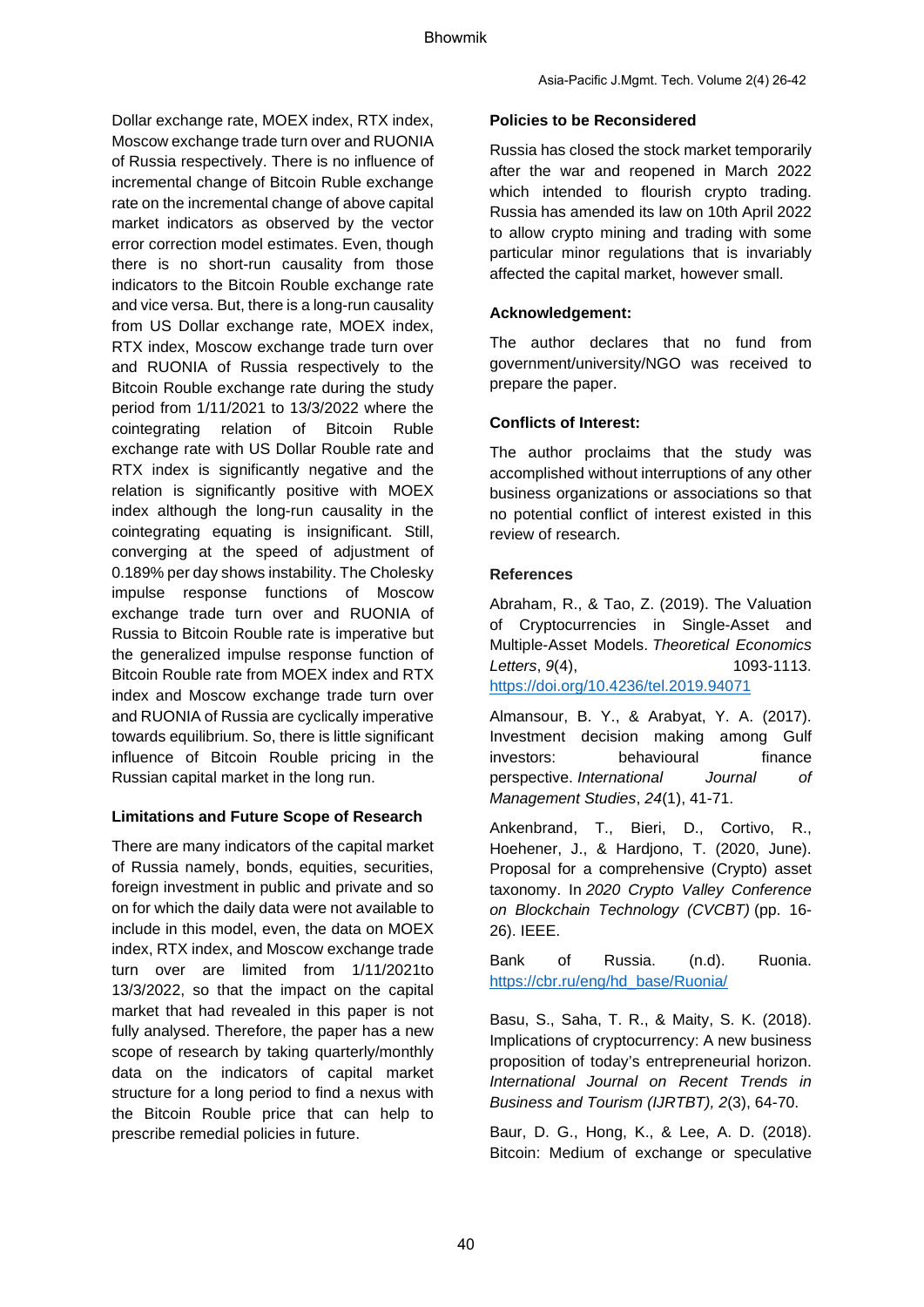Asia-Pacific J.Mgmt. Tech. Volume 2(4) 26-42

assets? *Journal of International Financial Markets, Institutions and Money, 54*, 177–189.

Bhowmik, D. (2017). Real Effective Exchange Rate of India: Patterns and Determinants. *International Journal on Recent Trends in Business and Tourism (IJRTBT), 1*(4), 15-23.

Bilen, C., & Huzurbazar, S. (2002). Waveletbased detection of outliers in time series. *Journal of Computational and Graphical Statistics*, *11*(2), 311-327.

Bouri, E., Molnár, P., Azzi, G., Roubaud, D., & Hagfors, L. I. (2017). On the hedge and safe haven properties of Bitcoin: Is it really more than a diversifier?. *Finance Research Letters*, *20*, 192-198. [https://www.sciencedirect.com/science/article/](https://www.sciencedirect.com/science/article/abs/pii/S1544612316301817) [abs/pii/S1544612316301817](https://www.sciencedirect.com/science/article/abs/pii/S1544612316301817)

Danielsson, J. (2018). Cryptocurrencies don't make sense. *VoxEU.* [https://voxeu.org/article/cryptocurrencies-dont](https://voxeu.org/article/cryptocurrencies-dont-make-sense)[make-sense](https://voxeu.org/article/cryptocurrencies-dont-make-sense)

Daubechies, I. (1992). *Ten lectures on wavelets*. Society for industrial and applied mathematics.

[https://jqichina.files.wordpress.com/2012/02/te](https://jqichina.files.wordpress.com/2012/02/ten-lectures-of-waveletsefbc88e5b08fe6b3a2e58d81e8aeb2efbc891.pdf) [n-lectures-of-](https://jqichina.files.wordpress.com/2012/02/ten-lectures-of-waveletsefbc88e5b08fe6b3a2e58d81e8aeb2efbc891.pdf)

[waveletsefbc88e5b08fe6b3a2e58d81e8aeb2e](https://jqichina.files.wordpress.com/2012/02/ten-lectures-of-waveletsefbc88e5b08fe6b3a2e58d81e8aeb2efbc891.pdf) [fbc891.pdf](https://jqichina.files.wordpress.com/2012/02/ten-lectures-of-waveletsefbc88e5b08fe6b3a2e58d81e8aeb2efbc891.pdf)

Donoho, D. L., & Johnstone, I. M. (1998). Minimax estimation via wavelet shrinkage. *The Annals of Statistics*, *26*(3), 879-921. [https://citeseerx.ist.psu.edu/viewdoc/download](https://citeseerx.ist.psu.edu/viewdoc/download?doi=10.1.1.184.5755&rep=rep1&type=pdf) [?doi=10.1.1.184.5755&rep=rep1&type=pdf](https://citeseerx.ist.psu.edu/viewdoc/download?doi=10.1.1.184.5755&rep=rep1&type=pdf)

Financial Stability Board. (10<sup>th</sup> October 2018). Crypto-Asset Markets: Potential Channels for Future Stability Implications. [https://www.fsb.org/2018/10/crypto-asset](https://www.fsb.org/2018/10/crypto-asset-markets-potential-channels-for-future-financial-stability-implications/)[markets-potential-channels-for-future-financial](https://www.fsb.org/2018/10/crypto-asset-markets-potential-channels-for-future-financial-stability-implications/)[stability-implications/](https://www.fsb.org/2018/10/crypto-asset-markets-potential-channels-for-future-financial-stability-implications/)

Fx-rate. (n.d). Find the best currency exchange. [https://fx-rate.net](https://fx-rate.net/)

Haryanto, S., Subroto, A., & Ulpah, M. (2020). Disposition effect and herding behavior in the cryptocurrency market. *Journal of Industrial and Business Economics*, *47*(1), 115-132.

Henry, E., Murtadho, A. M., & Bhaumik, A. (2020). The Relationship Between the Exchange Rate Fluctuations and Economic Growth in Nigeria. *International Journal of Management and Human Science (IJMHS), 4*(4), 11-18.

International Monetary Fund. (2022a, April). *World Economic Outlook-2022*. <https://www.imf.org/en/Publications/WEO>

International Monetary Fund. (2022b, April). *Global Financial Stability Report-2022*. <https://www.imf.org/en/Publications/GFSR>

Johansen, S. (1988). Statistical analysis of cointegration vectors. *Journal of Economic Dynamics and Control*, *12*(2-3), 231-254. [https://doi.org/10.1016/0165-1889\(88\)90041-3](https://doi.org/10.1016/0165-1889(88)90041-3)

Johansen, S. (1991). Estimation and hypothesis testing of cointegration vectors in Gaussian vector autoregressive models. *Econometrica: Journal of the Econometric Society*, 1551-1580. <https://doi.org/10.2307/2938278>

Kirk, C. P., & Swain, S. D. (2018). Consumer psychological ownership of digital technology. In *Psychological Ownership and Consumer Behavior* (pp. 69-90). Springer, Cham. [https://doi.org/10.1007/978-3-319-77158-8\\_5](https://doi.org/10.1007/978-3-319-77158-8_5)

Konowicz, D.R. (2018). *The New Game: Cryptocurrency Challenges US Economic Sanctions.* Naval War College, Newport United States.

<https://apps.dtic.mil/sti/pdfs/AD1062142.pdf>

Li, Z., Wang, J., & Li, K. (2019). Digital assets Price forecast based on POW mining mechanism. *Open Journal of Social Sciences*, *7*(2), 185-198. <https://doi.org/10.4236/jss.2019.72016>

MacKinnon, J. G., Haug, A. A., & Michelis, L. (1999). Numerical distribution functions of likelihood ratio tests for cointegration. *Journal of Applied Econometrics*, *14*(5), 563-577.

Mahdavieh, R. (2019). Governments' Adoption of Native Cryptocurrency: A Case Study of Iran, Russia, and Venezuela. [https://stars.library.ucf.edu/cgi/viewcontent.cgi](https://stars.library.ucf.edu/cgi/viewcontent.cgi?article=1532&context=honorstheses) [?article=1532&context=honorstheses](https://stars.library.ucf.edu/cgi/viewcontent.cgi?article=1532&context=honorstheses)

Pascual, M.G.  $(13<sup>th</sup>$  March 2022). Cryptocurrency: A lifeline for Russian oligarchs? *International.* [https://english.elpais.com/international/2022-](https://english.elpais.com/international/2022-03-13/cryptocurrency-a-lifeline-for-russian-oligarchs.html)